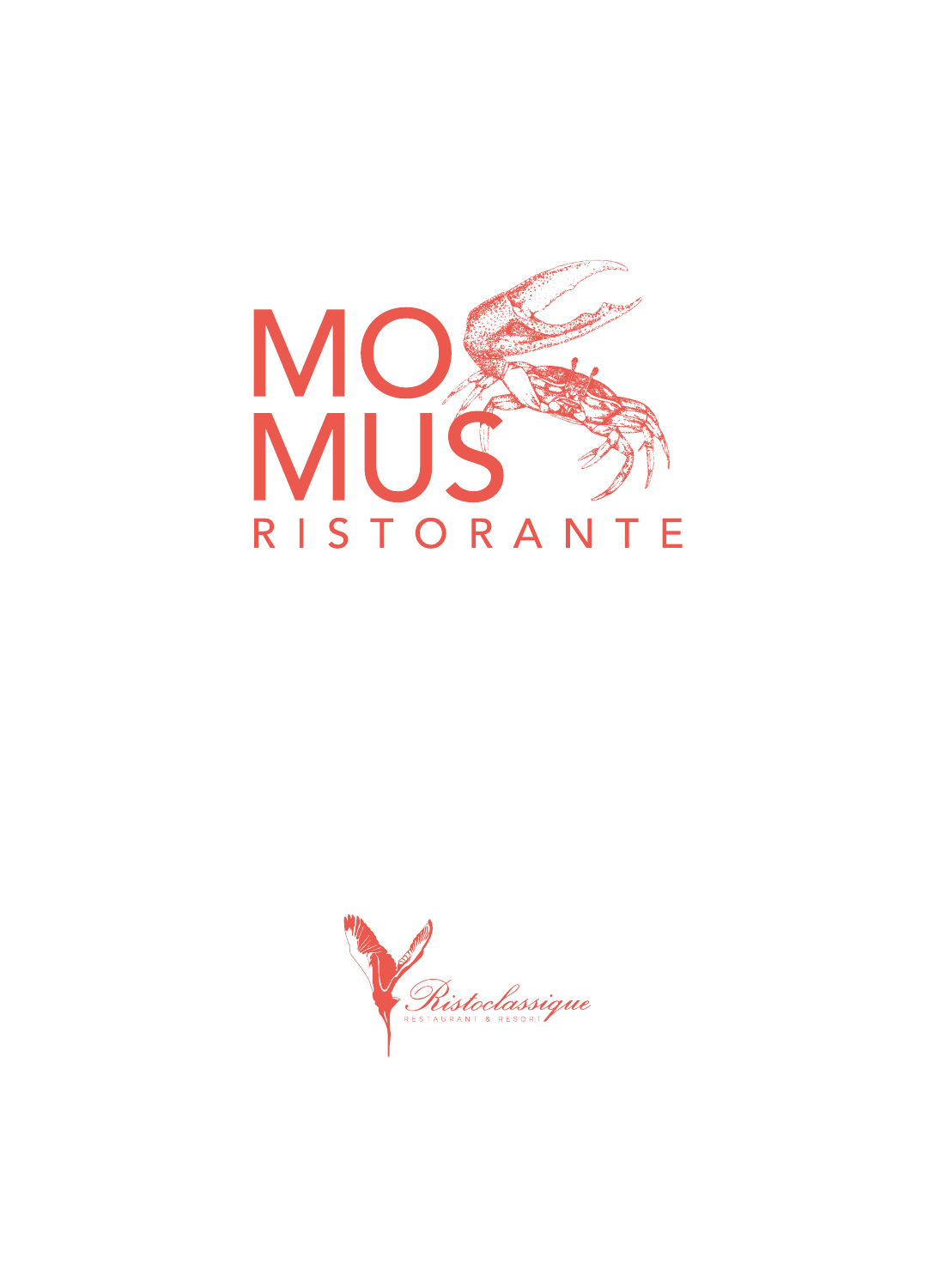# APETIZERS

PINZIMONIO DI VERDURE  $\in$  6 Rohkostdip Raw vegetables with dips

## ACCIUGHE SAN FILIPPO, PANE E BURRO ECHIRÈ  $\in$  16

San Filippo Sardellen mit Brot und Echirè Butter San filippo anchovies, bread and Echirè butter

## **BRUSCHETTA** CON SALMONE AFFUMICATO ORAKING, AVOCADO E RAFANO  $\in$  16

Bruschetta mit geräuchertem Lachs, Avocado und Meerrettich Bruschetta with smoked salmon, avocado and horseradish

## IL PLATEAU DI CRUDI  $\in$  75

Gemischtes rohes Fischplateau Mixed raw fish plateau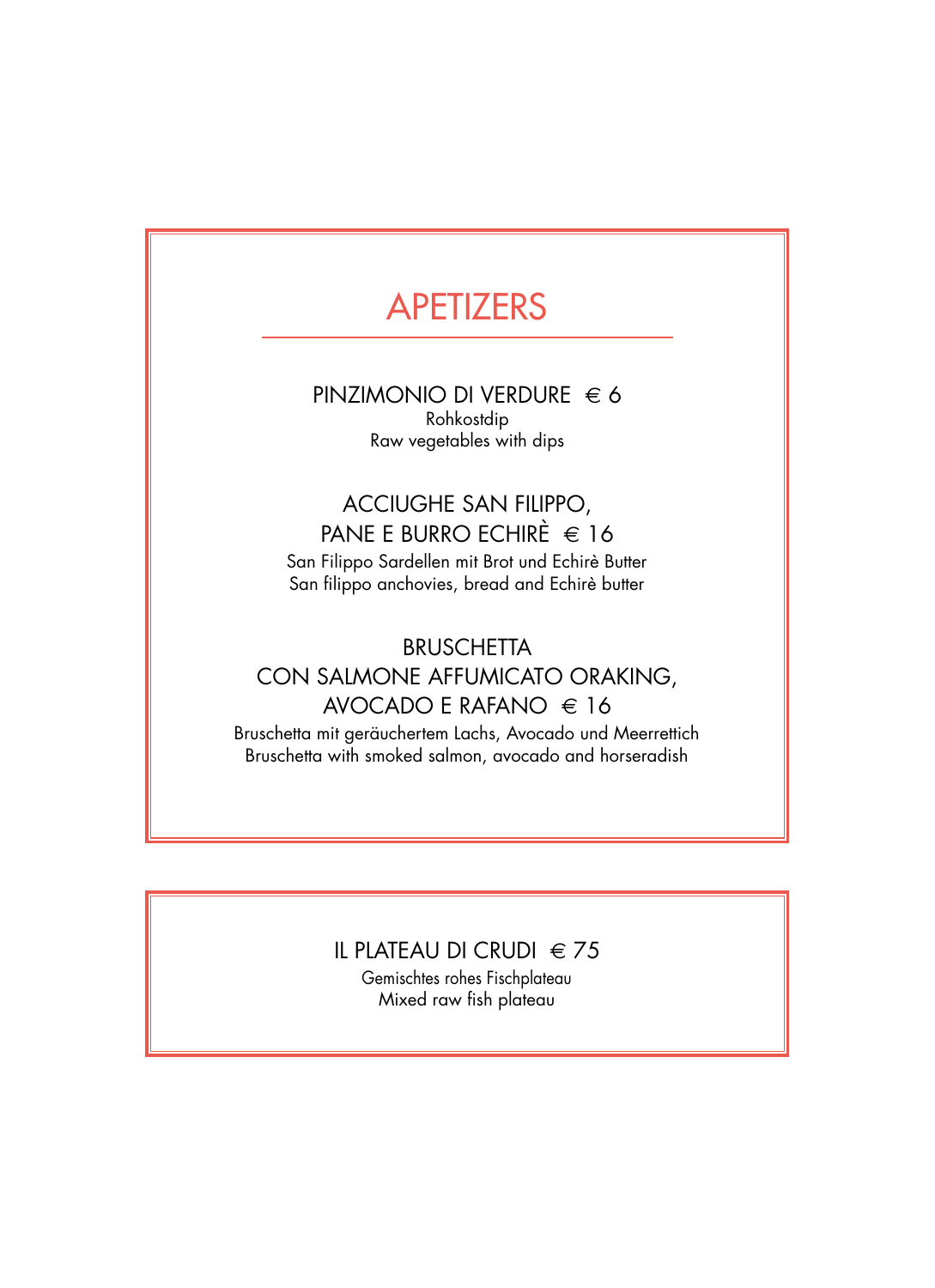## **CRUDI**

SECONDO DISPONIBILITÀ

# OSTRICHE "UTAH" BEACH 1 PZ  $\in$  4

Austern "Utah" Beach - Oysters "Utah" Beach

OSTRICHE SPECIALS SUPREME IRLANDA 1 PZ  $\in$  4.5 Austernspezialitäten Supreme ireland

Oysters specials supreme ireland

#### GAMBERO ROSSO DI MAZARA 1 PZ  $\in$  5 Rote Mazara-Garnelen - Red Mazara shrimp

SCAMPI PORCUPIN 1 PZ  $\in$  5 Porcupin-Scampi - Porcupin scampi

CAPESANTE BRETONI IN CORALLO 1PZ  $\in$  4.5 SECONDO DISPONIBILITÀ Bretonische Jakobsmuschelkoralle - Breton scallops coral

### TARTARE DI TONNO ROSSO MEDITERRANEO "IKEJIME"  $\in$  15

"Ikejime" Mediterraner Roter Thun Tatar "Ikejime" Mediterranean red tuna tartare

TARTARE DI GAMBERI ROSSI DI MAZARA € 17 Rote Mazara-Garnelen Tatar - Red Mazara shrimp tartare

## TARTARE DI SCAMPI, FOIE GRAS E RIDUZIONE DI MARSALA  $\in$  20

Scampi-Tartar mit Gänseleber und Marsala-Reduktion Scampi tartare with foie gras and Marsala reduction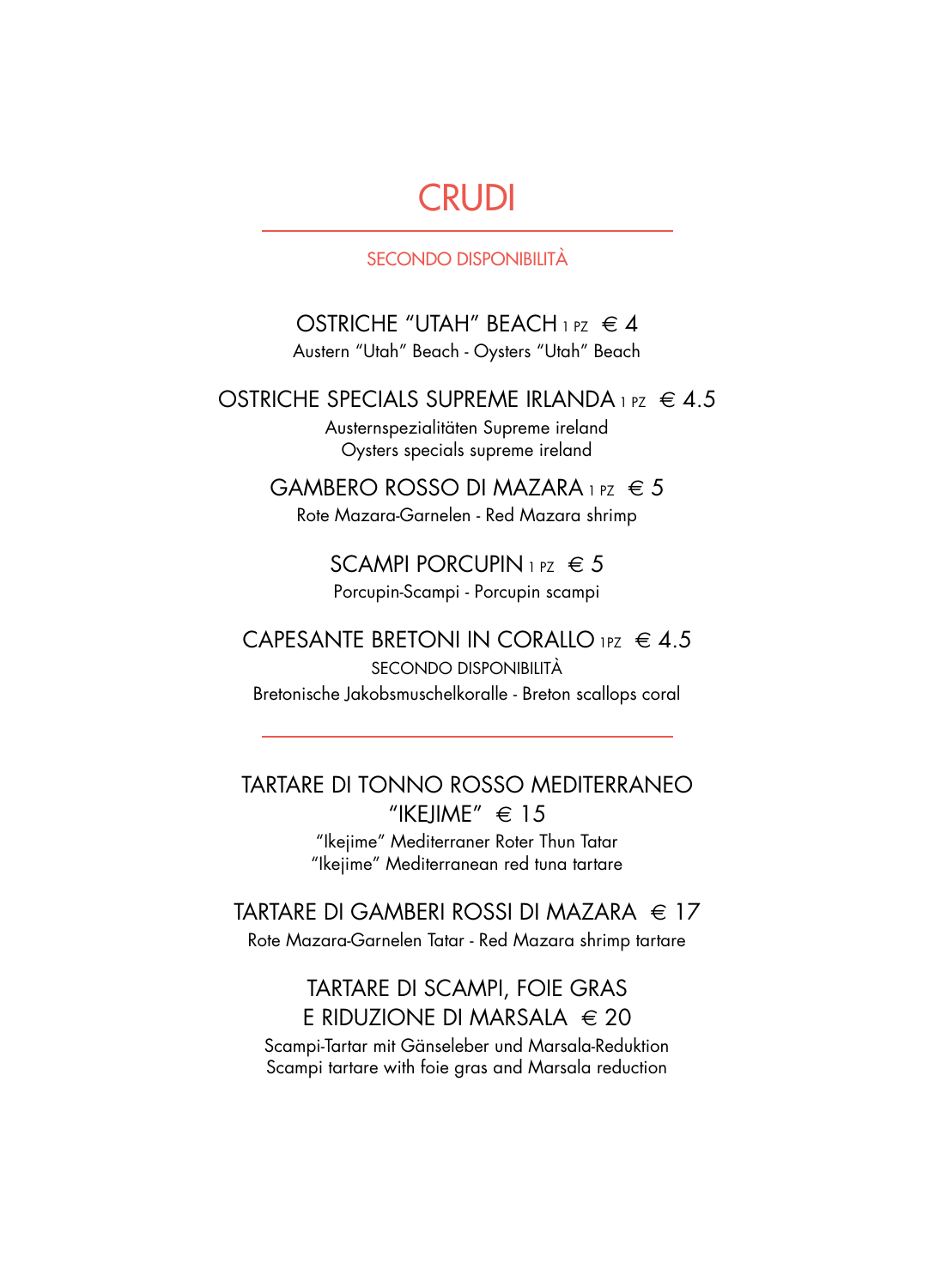## **ANTIPASTI**

## **BACCALÀ IN TEMPURA** CON SCAROLA E OLIVE DI TAGGIA  $\in$  14

Tempura Kabeljau mit Eskariol und Taggia-Oliven Tempura cod with escarole and Taggia olives

#### **INSALATA DI MAZANCOLLE** AL VAPORE E ASPARAGI € 16

Gedämpften Garnelen und Spargel Steamed prawns and asparagus

### TIEPIDO DI MARE  $\in$  16

Warmer Seefisch im Kochtopf Warm sea fish in cooking pot

## **CAPESANTE BRETONI SPADELLATE** AL BURRO ECHIRÈ E ZACAPA X0  $\in$  17

Bretonische Jakobsmuscheln gebraten mit Echirè-Butter und Zacapa X0 **Breton Scallops Sautéed** with Echirè Butter and Zacapa XO

## **UOVO CON ASPARAGI** E ACCIUGHE DEL CANTABRICO  $\in$  14

Ei mit Spargel und kantabrischem Sardellen Egg with asparagus and Cantabrian anchovies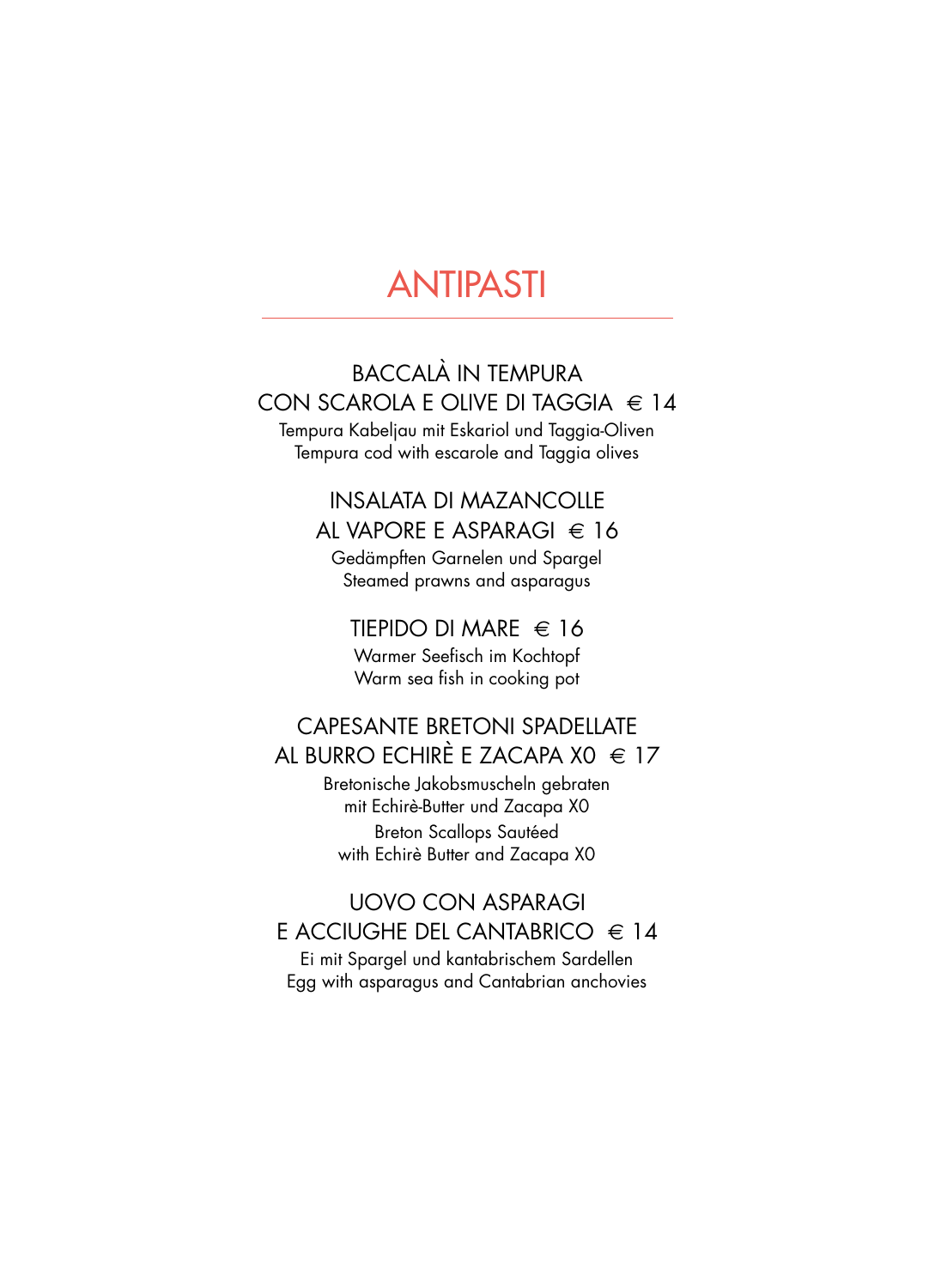# LE PASTE

#### GRAN CALAMARATA ALLO SCOGLIO  $\in$  19

MINIMO PER 2 PERSONE Gran Calamarata mit Meeresfrüchten für 2 Personen Min. Gran Calamarata with seafood for min. 2 people

#### BIGOLI CON I RICCI  $\in$  18 Bigoli mit Seeigeln - Bigoli with sea urchins

## LINGUINE CON VONGOLE SUPER  $\in$  18

Linguine mit Supermuscheln Linguine with super clams

## TAGLIOLINI AL SUGO DI SCAMPI, SCAMPI CRUDI, DATTERINO E BASILICO  $\in$  19 MINIMO PER 2 PERSONE

Tagliolini mit Scampisauce, rohen Scampi, Datterinotomaten und Basilikum für 2 Personen Min.

Tagliolini with scampi sauce, raw scampi, datterino tomatoes and basil for min. 2 people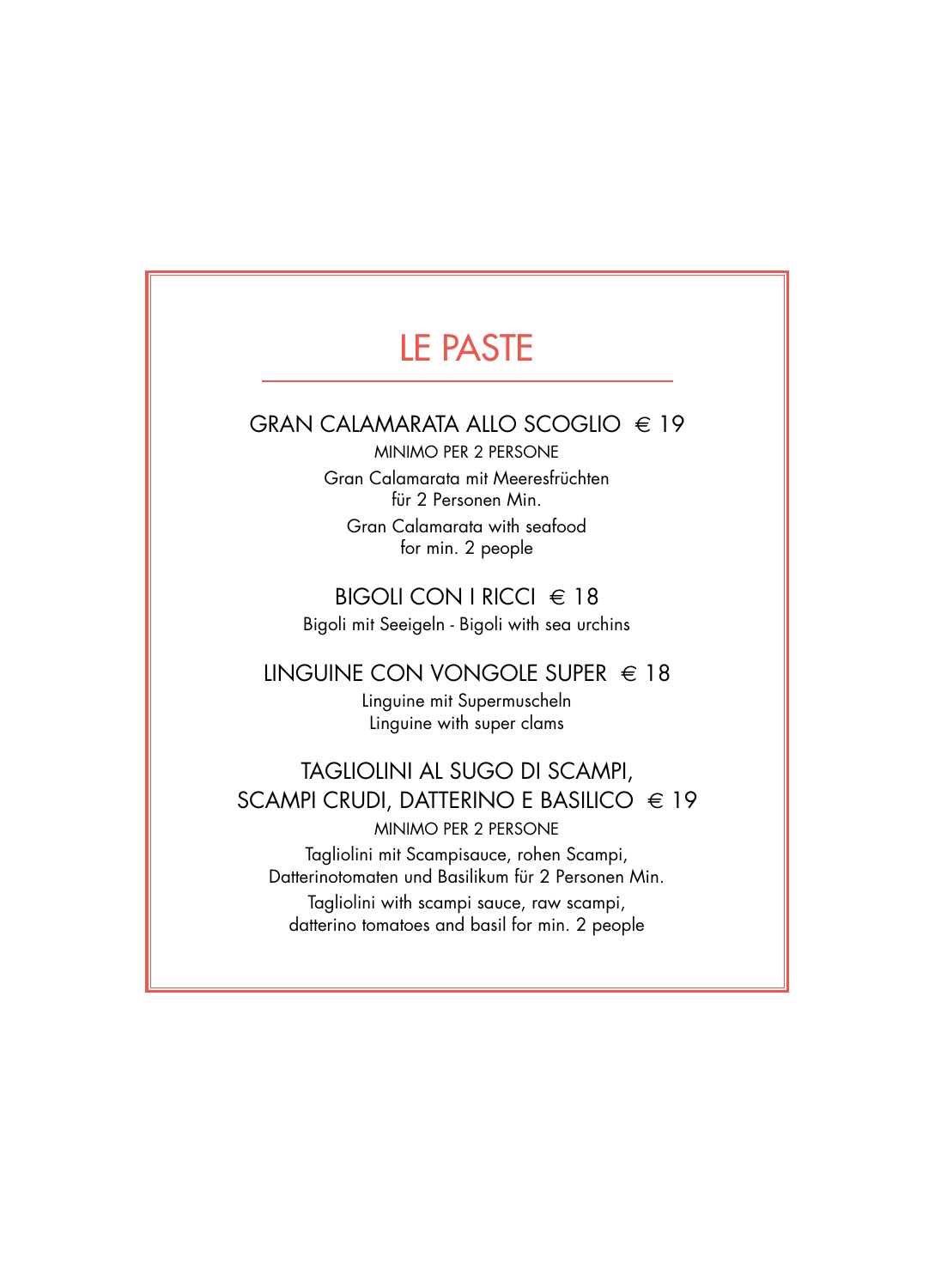## SECONDI

#### OMBRINA CON SALSA ALLA MUGNAIA E CIME DI RAPA  $\in$  22

Umber mit Mugnaia-Sauce und Kohlrabi Shi drum with mugnaia sauce and turnip greens

### TATAKI DI TONNO ROSSO "IKEJIME" AL MISO E TEMPURA DI VERDURE  $\in$  24

"Ikejime" Roter Thunfisch Tataki mit Miso und Gemüse Tempura "Ikejime" red tuna tataki with miso and vegetables tempura

CASSERUOLA DI PESCE ROSSA E PICCANTE  $\in$  23 Roter und würziger Fischauflauf - Red and spicy fish casseroles

#### FRITTURA DEL GIORNO E MAIONESE AL WASABI  $\in$  18

Frittieren des Tages mit Wasabi-Mayonnaise Fried of the day with wasabi mayonnaise

## ANGUILLA ALLA PIASTRA,

POLENTINA E VERDURINE IN CARPIONE  $\in$  19

Gegrillter Aal, Polenta und eingelegtes Gemüse Grilled eel, polenta and pickled vegetables

#### TAGLIATA TEYS BLACK ANGUS  $\in$  24

Geschnittener Teys black Angus Sliced Teys Black angus

Gentile cliente, le informazioni circa la presenza di sostanze o di prodotti che provocano allergie o intolleranze sono disponibili rivolgendosi al personale in servizio.

Dear guest, you can also ask our staff on duty for information on substances and products that can provoke allergies or intolerances.